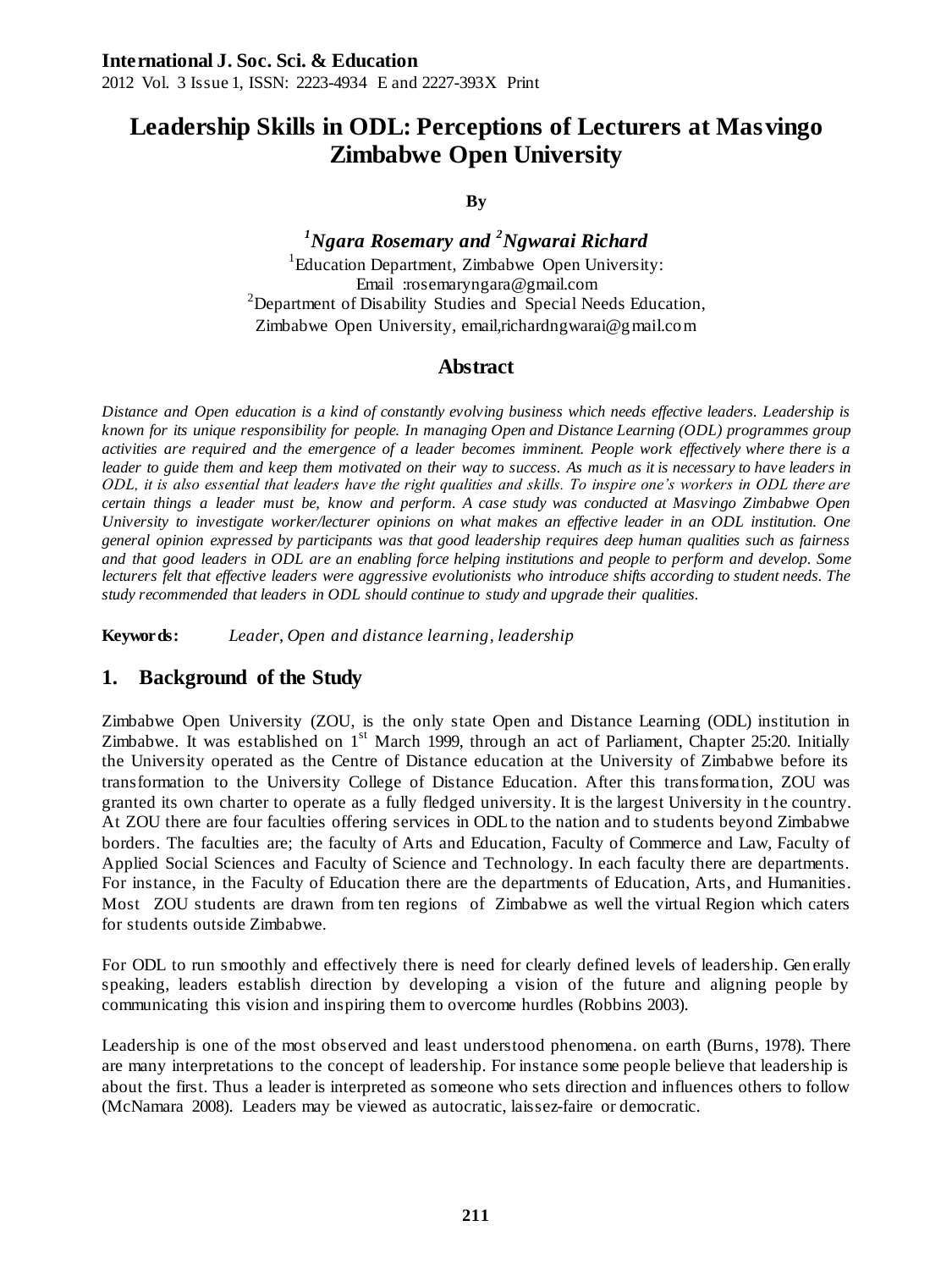At ZOU there are several levels of leadership to facilitate Open and Distance learning. For instance, heading each faculty is a Dean. A chairperson leads a department. Then below the chairperson, is a programme leader. For instance in the department of Education there are programme leaders of the Bachelor in Education, Early Childhood Development (BEDECD), Diploma in Primary Education (DIPED) and the Post Graduate Diploma in Education (PGDE). Below the programme leaders, there are the regional departmental coordinators in education, commerce, physical education, psy chology and nursing departments, just to mention a few. Programme co-coordinators run the academic departments at regional centres. They head a group of part-time tutors as well as the student body. In addition, at each regional campus there are the regional and deputy regional directors who lead academic and non academic staff and the ODL students. Thus at ZOU levels of leadership are many and varied but in all cases, some appropriate leadership attributes and skills are needed in trying to accomplish the ZOU vision in its endeavor in offering open and distance learning(ODL) especially in these modern times when there are many rapid technological and socio-economic developments which are taking place and often have a bearing on ODL. It was against this background that the study was conducted.

## *The Statement of the Problem*

The study was guided by the following searching question in the mind of the researchers, "What are the skills and qualities that make an effective leader in ODL institutions ?''

## *Research Questions*

- Which leadership skills and attributes inspire other people and students in ODL?
- Which leadership skills may contribute to failure and criticism in ODL?
- What are the barriers in trying to lead co –workers and students in ODL?
- What are the factors that help one lead more effectively?

## **2. Research Methodology**

The research employed the descriptive survey design. The researchers chose this method as it allowed lecturers to express their opinions on what they viewed as the desirable and undesirable leadership skills and qualities in Open and Distance Learning. The descriptive design was viewed as appropriate because it describes what we see over and beyond. Babbie (1997) and Leedy (1997) argue that surveys are the best design to adopt where perceptions, views and beliefs of the subjects are sought.

## *Sample*

The target population were all lecturers at Zimbabwe Open University at the Masvingo Regional Campus. The lecturers are the regional departmental coordinators. Nine regional department coordinators participated in the study. Two of the lecturers who were on leave did not take part in the study.

## *Instruments*

In the study, self-administered questionnaires were used. The questionnaire had a section with statements on some characteristics and skills leaders should have and the lecturers were requested to indicate the degree to which they agreed or disagreed with each of the statements, making their choices on Strongly Agree, Agree, Neutral and Disagree and Strongly Disagree continuum. In addition there were some openended questions in the second section of the questionnaire which participants were expected to answer. Self administration of the questionnaire by the researchers ensured a hundred percent return of the instrument. A structured interview schedule was also used to get opinions of three lectures on skills and qualities desirable and undesirable in leaders in ODL and on barriers to effective leadership in ODL. By using the questionnaire, the respondents were not influenced by the presence of the researcher. The interview allowed the researchers to probe adequate responses and the use of these two instruments enhanced some methodology triangulation and demerits of the use of one instrument could be overcome through the use of another instrument.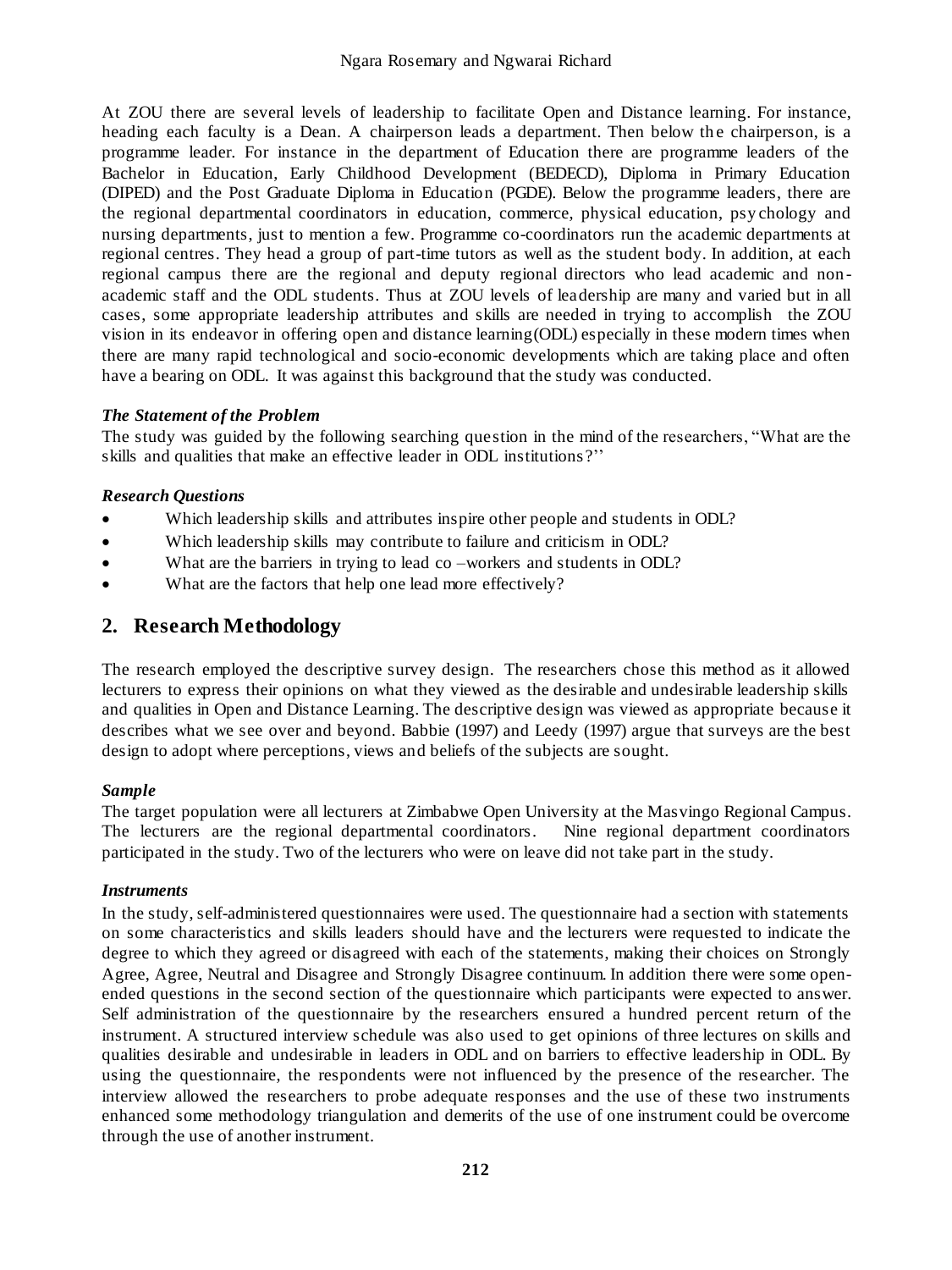Leadership Skills in ODL: Perceptions of Lecturers at Masvingo Zimbabwe Open Universit y

### *Limitations*

The study was just a case study of the Masvingo regional campus and s o its findings are not generalisable to other ZOU regional campuses. In addition the sample was rather small.

## **3. Conceptual Framework**

#### *The Concept Leader*

There are many diverse definitions of the word leader. Fielder in Kast and Rosenweig (1979: 322-3), defines a leader as the individual in the group given the task of directing and co-ordinating task-relevant group activities. Thus a leader can be viewed as a person who influences a group of people to wards the achievement of a goal (**www.vtaide.com\gleanings\leader.htm**). A leader is the inspiration and direction of the action. According to Allen Deborah quoted in http:\\wichita.kumc.edu\fem\documents\ a leader is someone who can visualize a better world in the future and is able to convince others to join him or her on the journey.

#### *The concept Leadership*

According to Shead in www.leadership501.leadership the concept leadership can be defined according to gears of leadership. Leadership is the activity of leading and the ability to lead. So it is about what activity one does rather than a position one holds. Leadership is defined as the process of social influence in which one person can enlist the aid and support of others in the accomplishment of a common task. In agreement with this Northouse (2007:3 ) says leadership is a process by which a person influences others to accomplish an objective and directs the organis ation in a way that makes it more cohesive and coherent. So the ideas of activity, ability and social influence all relate to the concept of leadership. Leadership is mostly about behavior. It is influence, nothing less than that.

#### *Factors of leadership*

There are four factors of leaders identified by en. Wikipedia.org/wiki/leadership namely the leader, followers, communication and situation.

#### Leader

The person in the position of leadership should have an honest understanding of who they are, what they know and what they can do. A leader should be able to convince workers under them that they are worthy of being followed.

#### Followers

Followers differ in a variety of ways. Different followers require different leader styles. Consequently it is critical for a leader to know their people such as their personality, their needs and expectations, among other things.

#### Communication

In any work environment there is a two -way communication. It can be non-verbal or verbal. For instance setting a good example by the leader is non-verbal while many other messages and decisions are made verbally.

#### Situation

Situation is inevitably the other factor of leadership. Many situations present themselves to the leadership. Different situations usually need to be handled differently and these require several skills and characteristics in the leader.

#### **Leadership Styles**

Style refers to a leader`s behavior which is the result of the philosophy personality and experience of the leader.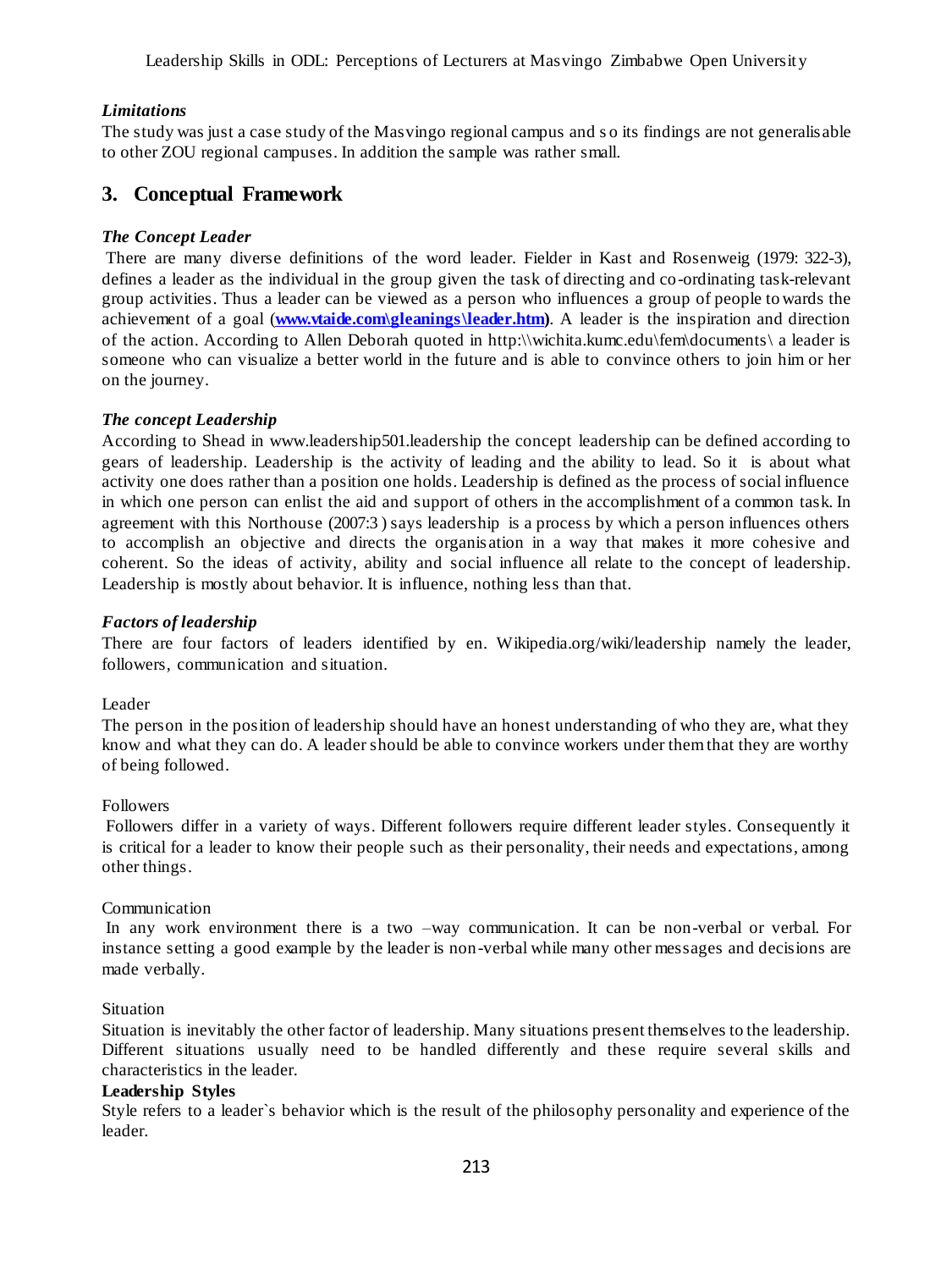#### Authoritarian or Autocratic style

According to, http:||en.wikipedia.org,all decision making powers are centralized in the authoritarian leader. Leaders with this style do not entertain any suggestions or even initiatives from subordinates. Its main merit is that it permits quick decision making as unilateral decisions are made.

### The democratic or Participative style

This style of leadership favors decision making by the group. Instructions are given after consulting with the group. It is also known as the comrade level of leadership. With this style it is possible to win co operation of the group and motivation level of the group can be raised. However decision makin g can be winding.

## Laissez-faire or free reign style

Practically, with the free-reign style, the leader abandons her\his position and so leaves the group entirely to itself and allows maximum freedom to one`s subordinates. Lack of direction or chaos preva ils. This style is also known as the un-leader level of leadership.

#### Toxic Leadership

Is one who abuses the leader -follower relationship and may end up leaving an organization in a more deplorable condition than when s/he first found them.

Narcissistic Style This style is characterized by high levels of loving oneself.

#### Supportive Style

According to House and Mitchell (1974) this style of leadership supports the needs of the follower and has concern for the welfare of the subordinates. This style creates a friendly environment. With this style it is possible to increase follower self-esteem and make the job more interesting.

#### Achievement oriented style

It is characterized by the setting of challenging goals by the leader for the purposes of self –improvement and improving work.

In practical terms a single leader has some characteristics of more than one leadership style although traits of one style maybe more prominent than the other. Also, different situations in a work environment call for different styles.

## **Theories of Leadership**

Theories are ways to explain how people become leaders. The Bass Theory of Leadership provides three theories of leadership namely the Trait, The Process Leadership theories and The Great Events Theory.

## The Trait Theory

Some personality traits may lead naturally into leadership roles. Jago (1992) says some people have traits that can influence action and leaders are born rather than made. Skills, knowledge and attributes make the leader. So leadership is considered as something residing in people.

## The Transformational or Process Leadership

The basis of this theory is that people can choose to become leaders and they can develop leadership skills. Consequently it is possible for people to apply their leadership knowledge and skills.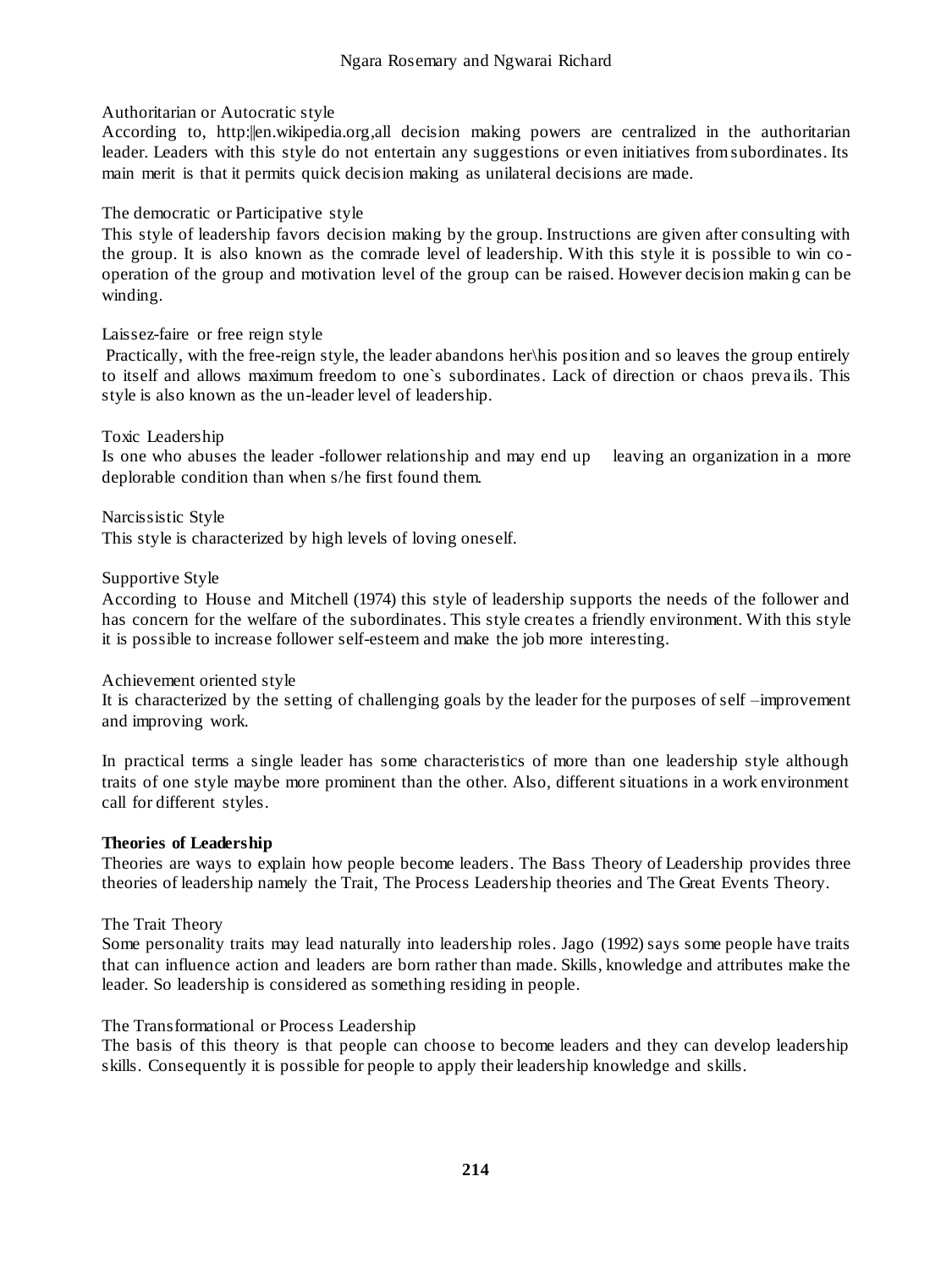#### The Great Events Theory

A crisis or important event may cause a person to rise to the occasion which brings out extraordinary leadership qualities in an ordinary person. In real life situations, leaders display a combination of these theories, that is, some natural tendency and that one can learn some of the skills that are needed.

#### *Some Responsibilities of leaders*

In order too be effective leaders ought to perform numerous responsibilities which include; seeing, believing and conveying the mission of the organization, staying focused on the mission, facilitating activities and accomplishment of goals, giving advice, empowering her or his sub-ordinates, communicating well, listening, unloading their pride and practising ethical leadership,(www.indiana.edu /mkdplist/mysiteleadership, Sharpening your skills as an effective and visionary leader).

#### *Some Barriers to being a leader*

Barriers include; lack of natural skills, lack of desire, lack of education about effective leadership methods, lack of social support and time, unwillingness to take the risk, underestimating one`s impact as a leader on colleagues and people, an environment that is discriminatory and devoid of common sense and making unpopular decisions in an organization.

(http://Wichita.kumc.edu\fem\documents\ten%20) Ten questions about leadership.

## *What makes people want to follow a leader?*

Answers to this question would inevitably touch on leader types or styles, on leader traits, skills and what they know. In a nutshell, people want to follow those they respect, those with a clear sense of direction who are able to convey a strong vision of the future. Leaders who display ethical type of leadership fairly easily get good following as the world is more transparent and connected than ever before and leader actions and philosophies of organization are scrutinized by general public and media as never before. Thus, leadership is mostly about behavior. Good leadership in modern times more importantly requires right attitudes and behavior. Good leaders develop through a never ending process of self-study, education, training and experience (Jago 1982).

## **4. Data Presentation and Discussion**

|  |  |  | Table 1: Lecturers' Responses to statements on leadership skills and qualities |  |  |  |  |
|--|--|--|--------------------------------------------------------------------------------|--|--|--|--|
|--|--|--|--------------------------------------------------------------------------------|--|--|--|--|

|                                                            | Agree | <b>Disagree</b>             | <b>Neutral</b>              |
|------------------------------------------------------------|-------|-----------------------------|-----------------------------|
| 1.A good leader is innovative                              |       |                             |                             |
| 2.An effective leader has a vision                         | 9     |                             |                             |
| 3.A good leader is flexible                                | 8     |                             |                             |
| 4.S/he adapts easily to change                             |       |                             |                             |
| 5.S/he has long term plans                                 | Q     |                             |                             |
| 6.S/he contributes in research                             | 8     |                             |                             |
| 7. S/he is less directing                                  |       |                             |                             |
| 8.An effective leader is motivating                        |       |                             |                             |
| 9. S/he directs new initiatives in others                  |       |                             |                             |
| 10. Has ability to operate within political, symbolic      | 9     |                             |                             |
| structural and human resources framework                   |       |                             |                             |
| 11. Has the ability to reinvent one's skills and abilities | 4     | $\mathcal{D}_{\mathcal{A}}$ | $\mathcal{D}_{\mathcal{L}}$ |
| 12.S/he is an enabling force helping people and            | 9     |                             | $\Omega$                    |
| institutions to perform and develop                        |       |                             |                             |
| 13.S/he is a risk-taker                                    |       |                             |                             |
| 14. S/he is fiscally conservative                          | 3     |                             |                             |
| 15. S/he is ruthless about improvement                     |       |                             |                             |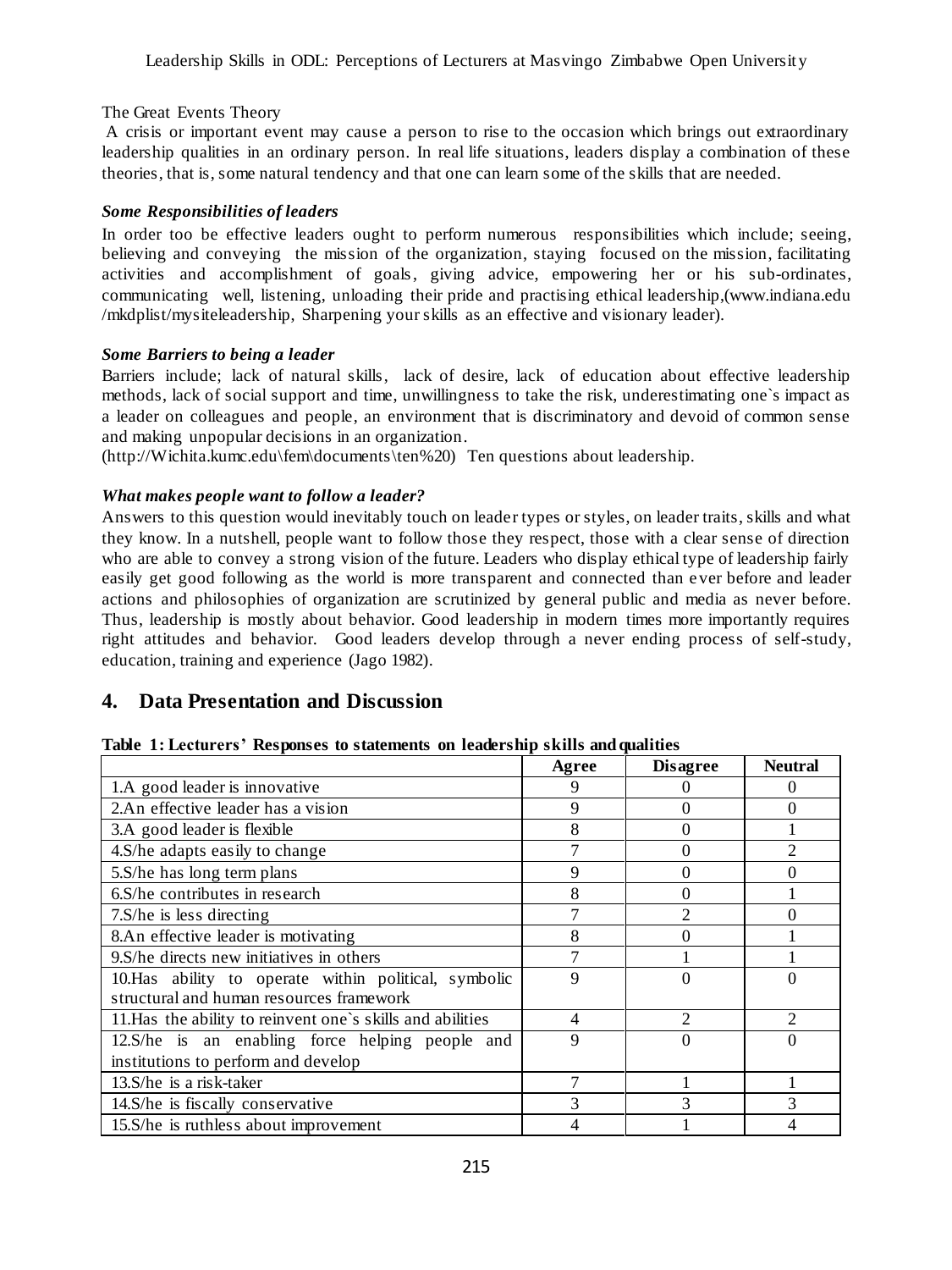| 16. Faces and solves problems                        | 9 | 0 | $\Omega$ |
|------------------------------------------------------|---|---|----------|
| 17.S/he is truly humble                              | 8 |   | $\Omega$ |
| 18.S/he is an aggressive evolutionist who introduces |   |   |          |
| shifts according to students needs                   |   |   |          |
| 19. They respect those who make the show work        | 9 | 0 | $\Omega$ |
| 20. They communicate constantly                      | 9 | 0 | $\Omega$ |
| 21. They communicate clearly                         | 9 | 0 | $\Omega$ |
| 22. They communicate concisely                       | 9 |   |          |
| $23. S/he$ is ethical                                | 8 |   |          |
| 24.S/he is proactive                                 | 8 | 0 |          |
| 25. They learn from others                           | 9 |   |          |
| 26.S/he emphasizes good qualities in others          | 8 |   |          |
| 27.S/he is a role model                              | 9 |   |          |
| 28. Keeps his/her co-worker/student informed         | 9 |   | 0        |
| 29. Is receptive to new ideas                        | 9 |   | $\Omega$ |
| 30.Is fair                                           | Q |   |          |
| 31. Focuses on betterment of the group not just      | 9 |   |          |
| individuals                                          |   |   |          |
| 32.Is totally unbiased                               | 9 | 0 | $\Omega$ |
| 33.Is provider of constructive feedback              | Q |   |          |
| 34. Moves with technological advancement             | Q |   |          |

All the nine questionnaires were filled out and there was 100% response to each of the thirty-four statements. All responses indicated as 'stongly agree' and 'agree' were collapsed into the 'agree' column and the same was done with the two levels of disagreement.

## *Which are the qualities necessary in leaders in ODL?*

Table 1 depicts that co – workers and students in ODL institutions all need respect, so naturally those, who make the show work also appreciate respect. Maybe all the nine lectures agreed that a good leader should respect those who make the show work because such respect naturally motivates those who participate outstandingly and this can further increase their motivation to do even more and better. Constant, clear and concise communication was deemed a good quality for ODL leaders by all the nine lecturers. This could be attributed to the fact that communication is critical in any institution. Communicating constantly clearly, concisely, is critical, because co – workers need information quickly for them to act on it meaningfully and to do so to the benefit of co – workers and students in ODL. To further support that opinion all the lecturers agreed that an effective leader in ODL keeps co – workers and students informed and that he / she is a provider of constant feedback. All the nine lecturers agreed with the statement that effective ODL leaders learn from others. May be this general opinion could be attributed to the thinking that no man knows everything especially in this day and age where there is explosion of knowledge and so one is bound to learn from others. Just closely related to the need to have the ability to learn from others is the ability to be receptive to new ideas to learn from others. That a leader in ODL is role model was a statement agreed to by all lectures. This is quite in line with a philosophy which says, "No man is fit to command another that cannot command himself.''

Nothing is constant in this world and so since change is inevitable it is paramount for leaders in ODL to be receptive to new ideas. Lecturers` views were the same on the statement that leaders in ODL should move with technological advancement. This quality can greatly contribute to timeous technology linked changes that may take place at a campus or in a department.

Again all the nine lectures viewed the ability to be fair as critical to leaders in ODL. There are other two statements which are also related to fairness namely; that a good leader in ODL should focus on the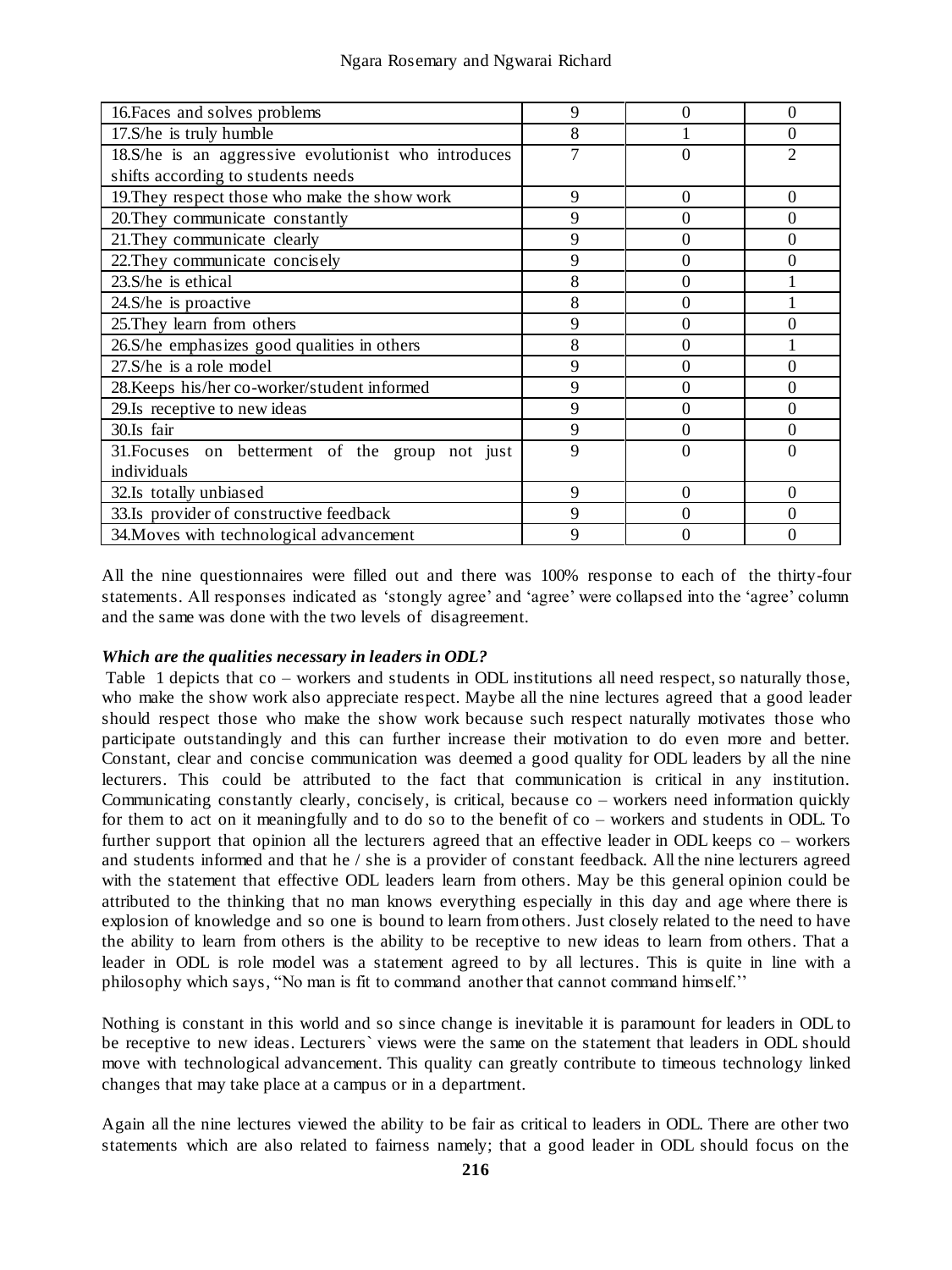betterment of the group and not just individuals and that they should not be biased, which were agreed to by all lecturers. Fairness with co – workers and students promotes harmonious relationships and motives all. So sixteen qualities and skills were clearly viewed by lecturers as qualities and skills people look for in ODL and these opinions support Lifestyle Lounge (http:www.//lifestyle.iloveindia.com/lounge /effective-leadership.qualities-and.3050.html)who says that being totally unbiased, being receptive to new ideas and effective communication are effective leadership qualities and skills. Being flexible, contributing to research, having the ability to motivate others, being truly humble, ethical, proactive and having the ability to emphasise good qualities in others were all viewed by eight lecturers in each case as important skills and qualities of leaders in ODL. Being flexible is critical in that, ODL, come across many different situations in which they have to make decisions, they cannot be rigid as different situations may demand different ways of dealing with them. Research is an important tool in development, so a good leader should partake in research work as this opens their understanding of phenomena in ODL set ups, so co-workers and students need some energizers to keep them going so it is critical to have the skill to motivate them. Being ethical was also viewed as an important quality by lecturers. In modern times ethics is an important issue as it is concerned with moral correctness. Ethics are guide lines for right action. This is supported by http[: www.seul.org.uk|](http://www.seul.org.uk|/) leadership defined, which says today ethical leadership is more important than ever and the world is more transparent and connected than it has ever been.

The following skills and attributes:

- Being less directing
- Ability to direct new initiatives in others
- Being a risk taker
- Being an aggressive evolutionalist who introduces shifts according to students` needs were each viewed as important skills and qualities by seven out of nine lecturers otherwise the other two in each case were either neutral or disagreed. May be the differences in opinions could be attributed to the type of leadership one views as the ideal. Those who agreed that a leader should be less directing might be those preferring democratic type of leadership. Differences in opinions may also be attributed to the view that different situations call different leadership styles, (en.wikipedia.org.wiki|leadership). Participants' opinions were clearly divided on the following statements: leader has the ability to reinvent one`s skills and abilities (Four agreed, 2 were neutral and 2 disagreed). Differences in opinions might be attributed to theories that influence some people`s thinking, like those who believe much in the trait theory may believe that one cannot reinvent skills or qualities as these are inborn.

The statement that an effective leader is fiscally conservative was agreed to by three participants while three were neutral and three disagreed. Differences in opinions could be influenced by respondents` knowledge on the amounts of public revenue usually available or some past experiences on the effects of being fiscally conservative in an ODL institution. Those who were neutral might have been influenced by lack of knowledge on the expenditure of public monies. However interview data confirmed questionnaire data as the views on some undesirable qualities of leaders in ODL were really a contrast of the majority of the qualities viewed as the positive ones.

## *Interview Data*

1) Which leadership skills may contribute to failure?

The responses by three lecturers to this question are tabulated in table 2.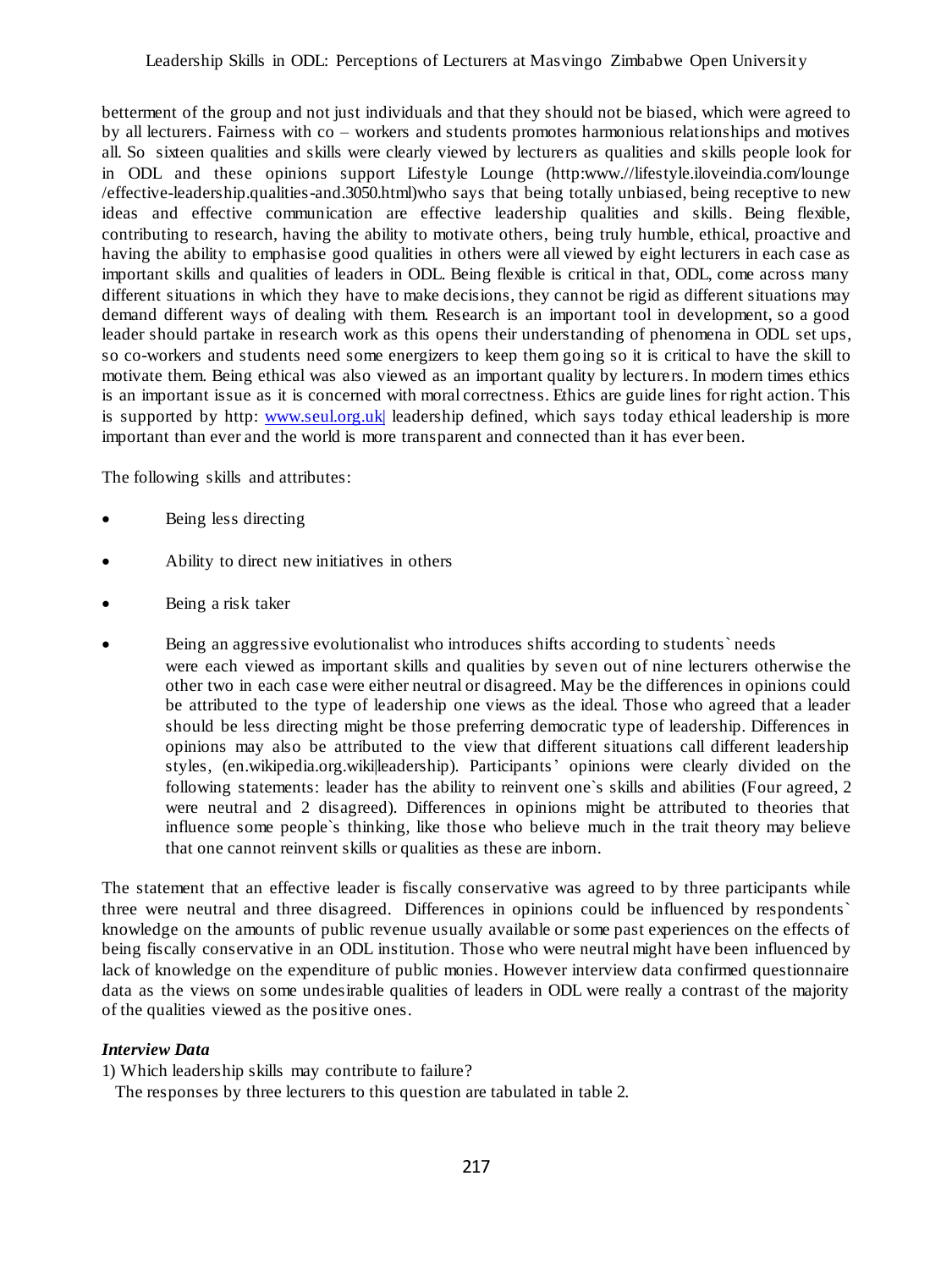| Undesirable Characteristic/s                    | <b>Frequency</b> |  |
|-------------------------------------------------|------------------|--|
|                                                 |                  |  |
| Dictating                                       |                  |  |
| Bias / Unfair                                   |                  |  |
| Not delegating duties / hazy                    |                  |  |
| Retaining critical information                  |                  |  |
| Politically motivated                           |                  |  |
| Unethical                                       |                  |  |
| Traditional                                     |                  |  |
| Insecure                                        |                  |  |
| Not being aware of nitty $-$ gritty of the work |                  |  |
| that $co$ – workers / students should do        | 3                |  |





#### **Fig 1.Lecturers' views on desirable leadership qualities**

From the above table and graph, being unfair was stated by all three lecturers who were interviewed to give their minds on the qualities that may contribute to failure and criticism in ODL. Retaining critical information was also indicated as an undesirable quality. Being unethical was stated as another characteristic that is undesirable by all the three. Dictating what to do to co - workers and students and not being knowledgeable about what co – workers and students should do was viewed by three lecturers as an undesirable characteristics in leaders in ODL. Being lazy and insecure were given as undesirable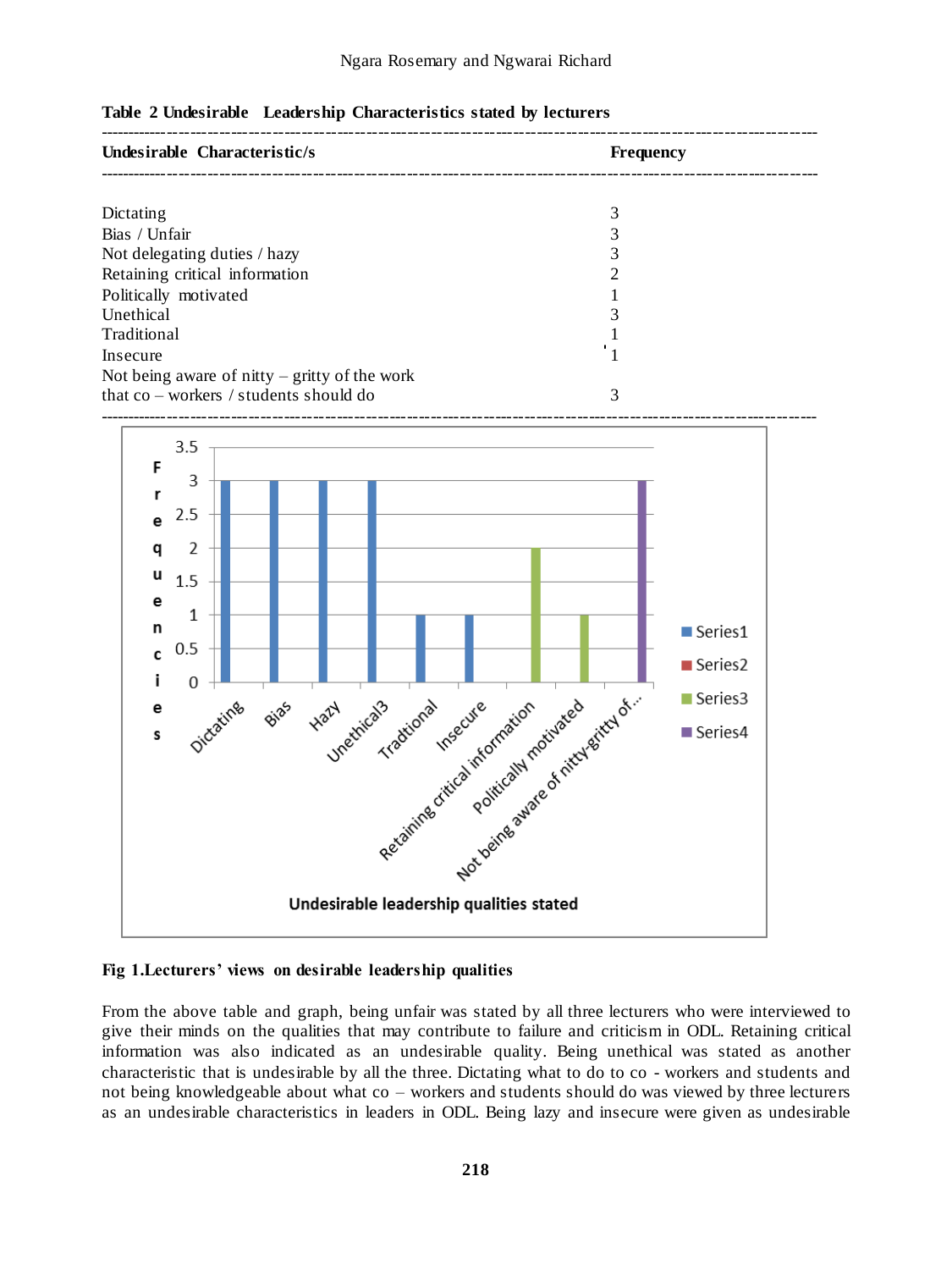characteristics of ODL leaders. Some of these responses link clearly with lecturer responses to the questionnaire because opposite traits such as being ethical, fair were responded to as being desirable.

### **What are the barriers in trying to lead effectively in ODL?**

#### **Table 3 Barriers in trying to lead effectively in ODL**

| Given Factors                                        | No. of Responses |
|------------------------------------------------------|------------------|
| Self doubt                                           |                  |
| Lack of natural leadership skills                    |                  |
| Inability to read other people                       |                  |
| Lack of education about effective leadership methods |                  |
| Lack of supportive resources                         |                  |
| Unsupportive co-workers/students                     |                  |
| Being too busy                                       |                  |

#### **Fig. 2 Stated barriers in trying to lead effectively in ODL**



The opinions of the three lecturers were as given in the above table. So the array of barriers to being effective leaders, relate at times to the characteristics of a leader, to the people s/he works with and the environment in which s/he operates.

## **5. Conclusion**

There are several desirable skills and qualities leaders in ODL should have according to the lecturers at ZOU, Masvingo Campus. Some of those on the top list are; having the ability to be innovative, having good understanding of concept ODL and being ethical. Leaders in ODL actually should have such skills and qualities as change is a norm in any ODL settings. It is also rational for leaders in ODL to have a good grasp of the essence of ODL as being open and distant are the key characteristics of ODL. One needs to be crystal clear about what ODL is, its goals and objectives and the nature of factors influencing its success and failures. Undoubtedly, leaders in ought to be ethical in all they do for them to win hearts of those whom they lead. According to the lecturers being unfair, failing to communicate effectively and being traditional are some of the undesirable characteristics of leaders in ODL.These can easily hinder progress in ODL activities. In addition, it would seem that some personal, institutional and student factors are a hindrance to effective leadership in ODL.